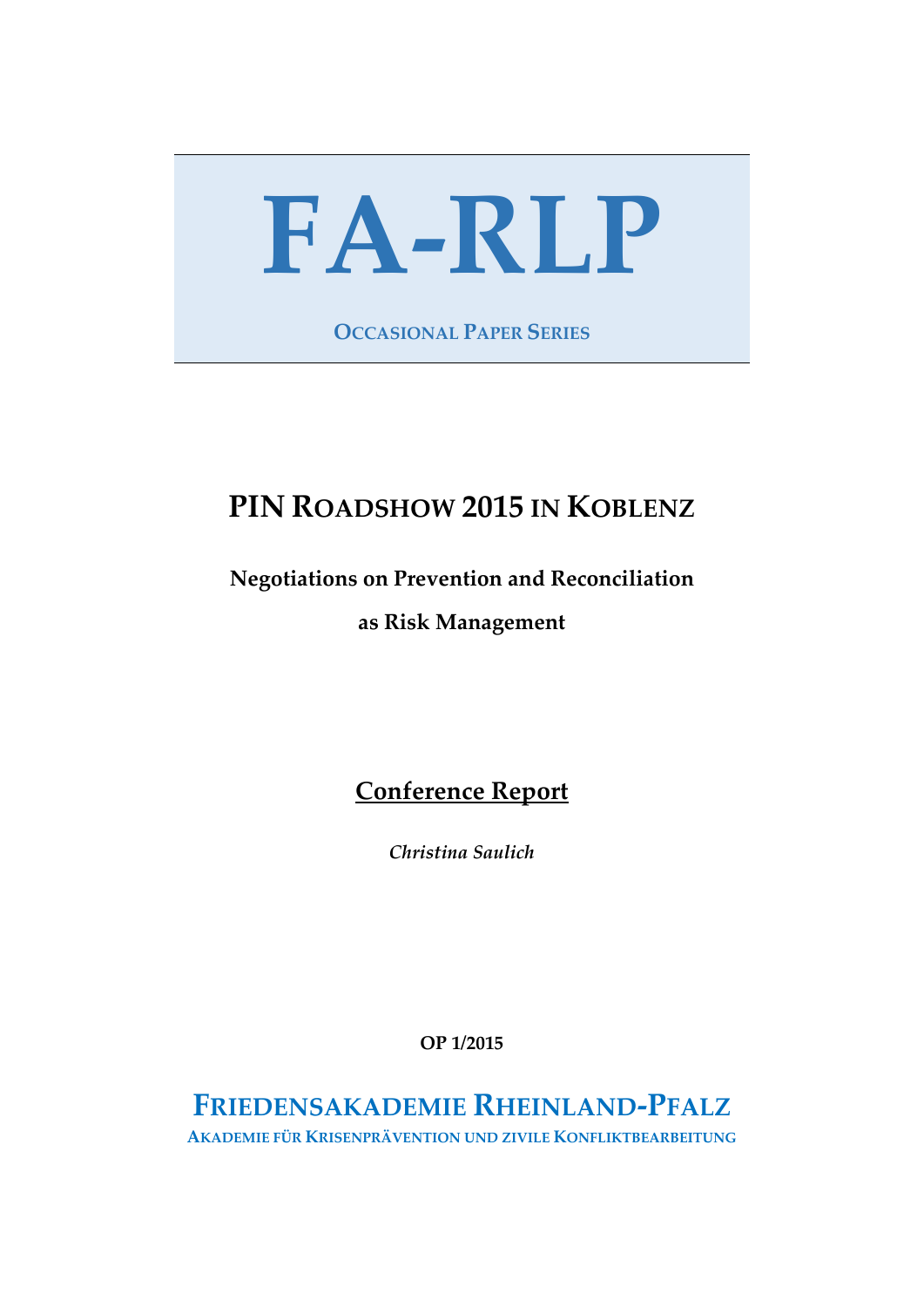#### **VERANSTALTUNGSHINWEIS**

Am 12. November 2015 waren die Friedensakademie Rheinland-Pfalz und das Ruanda-Zentrum der Universität Koblenz-Landau Gastgeber der PIN Roadshow. Die PIN Roadshow fand am Campus Koblenz der Universität Koblenz-Landau statt.

# **FRIEDENSAKADEMIE RHEINLAND-PFALZ**

**AKADEMIE FÜR KRISENPRÄVENTION UND ZIVILE KONFLIKTBEARBEITUNG**

**Landau**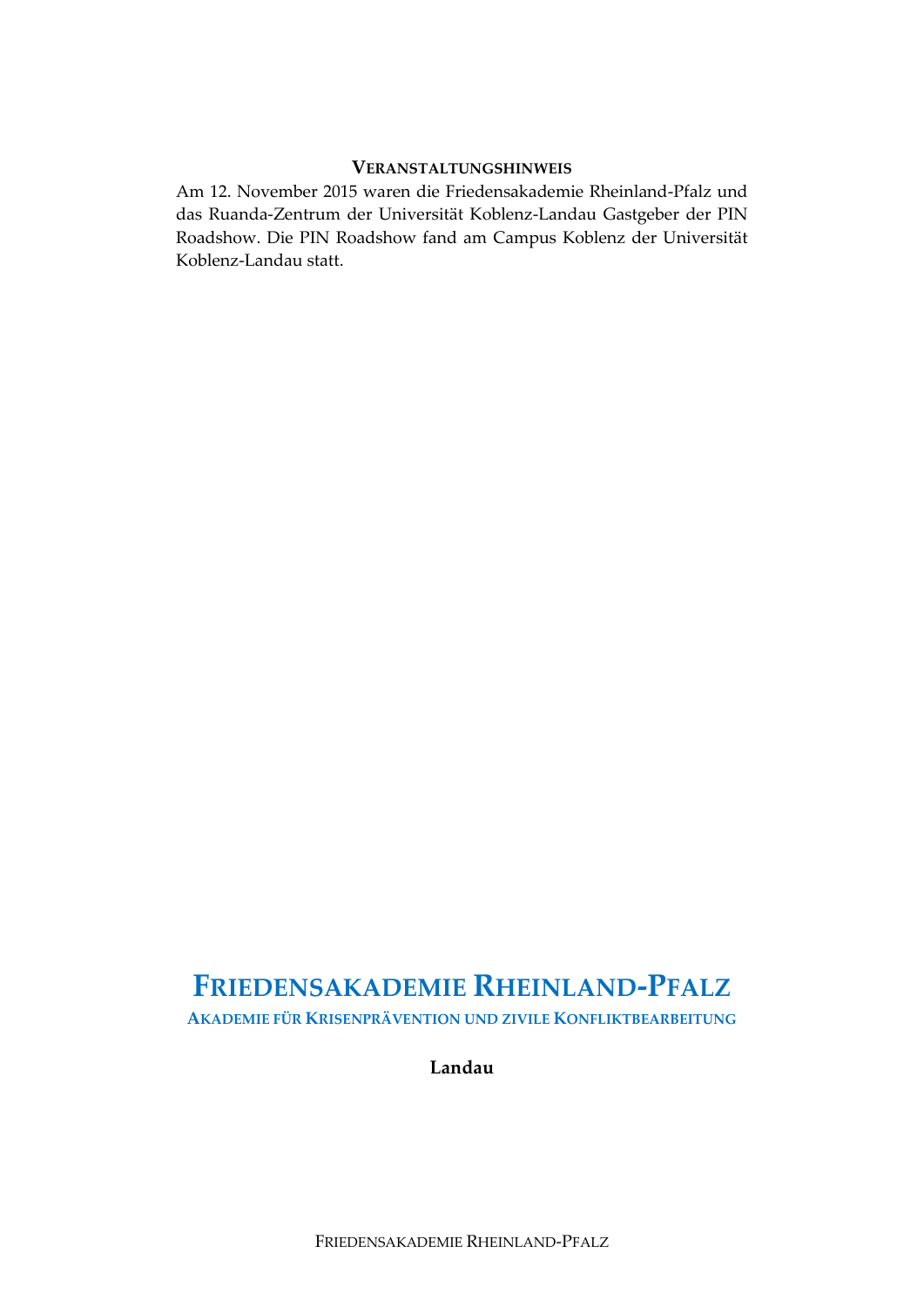# <span id="page-2-0"></span>**Inhalt**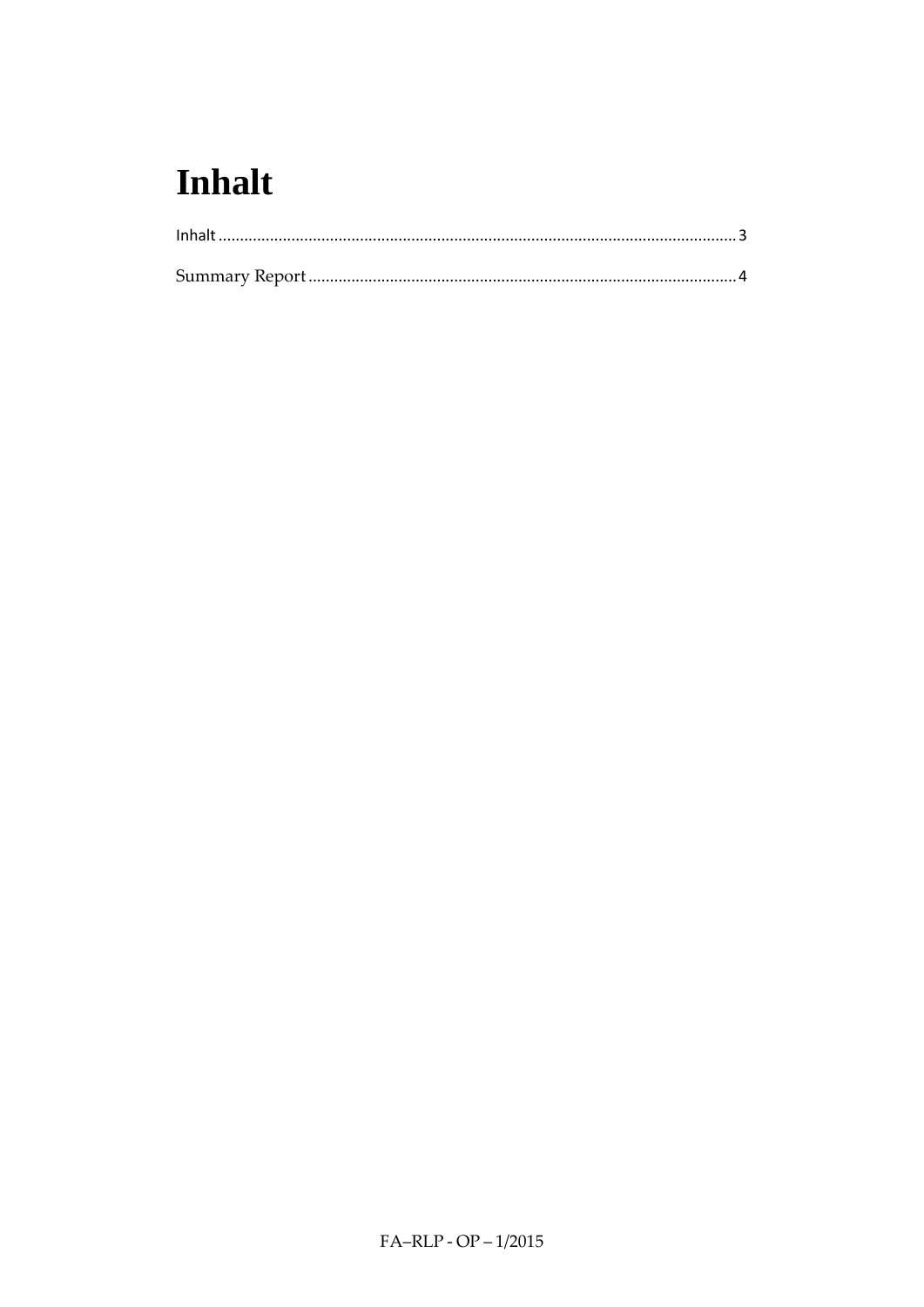#### <span id="page-3-0"></span>**Summary Report**

#### *Christina Saulich*



At the PIN Roadshow in Koblenz, the members of the Steering Committee shared their insights and research findings with a group of students from various universities and research institutes. The overall topic of the Roadshow was **'Negotiation on Prevention and Reconciliation as Risk Management'**. The Peace Academy Rhineland-Palatinate and the Rwanda-Centre at the University of Koblenz-Landau jointly hosted the two-day conference. Prof. Dr. Felix Hampe, Vice President of the University of Koblenz-Landau, Dr. Sascha Werthes, Director of the *Peace Academy Rhineland-Palatinate*, and Siegmar Seidel, Director of the *Rwanda-Centre at the University of Koblenz-Landau*, delivered short welcoming speeches.

The conference was opened by **Prof. Dr. William Zartman**, *Johns Hopkins University*, Washington. His introduction emphasized the process-oriented approach to international negotiations of the PIN-Group. Prof. Zartman presented the most recent publication by PIN which tackles the Arab Spring from a negotiation perspective. He further announced the forthcoming publication edited by PIN members on the topic of reconciliation as negotiation. Following the welcome by Prof. Zartman, the PIN Steering Committee members presented the state of the art of their research.

**Dr. Paul Meerts,** the *Netherlands Institute of International Relations, Clingendael*, gave an overview of the evolution of international diplomatic negotiation processes. Using the negotiations on the Westphalian Peace Agreement in 1648 as a starting point, he pointed out that a combination of internal and external factors is necessary to kick-start international negotiation processes. Peace, justice, and a common project for the future increase the sustainability of negotiations. In addition, effective mechanisms of inter-country control, as currently implemented within the EU, can compensate for the generally low level of trust among states. After all, negotiations are war by peaceful means.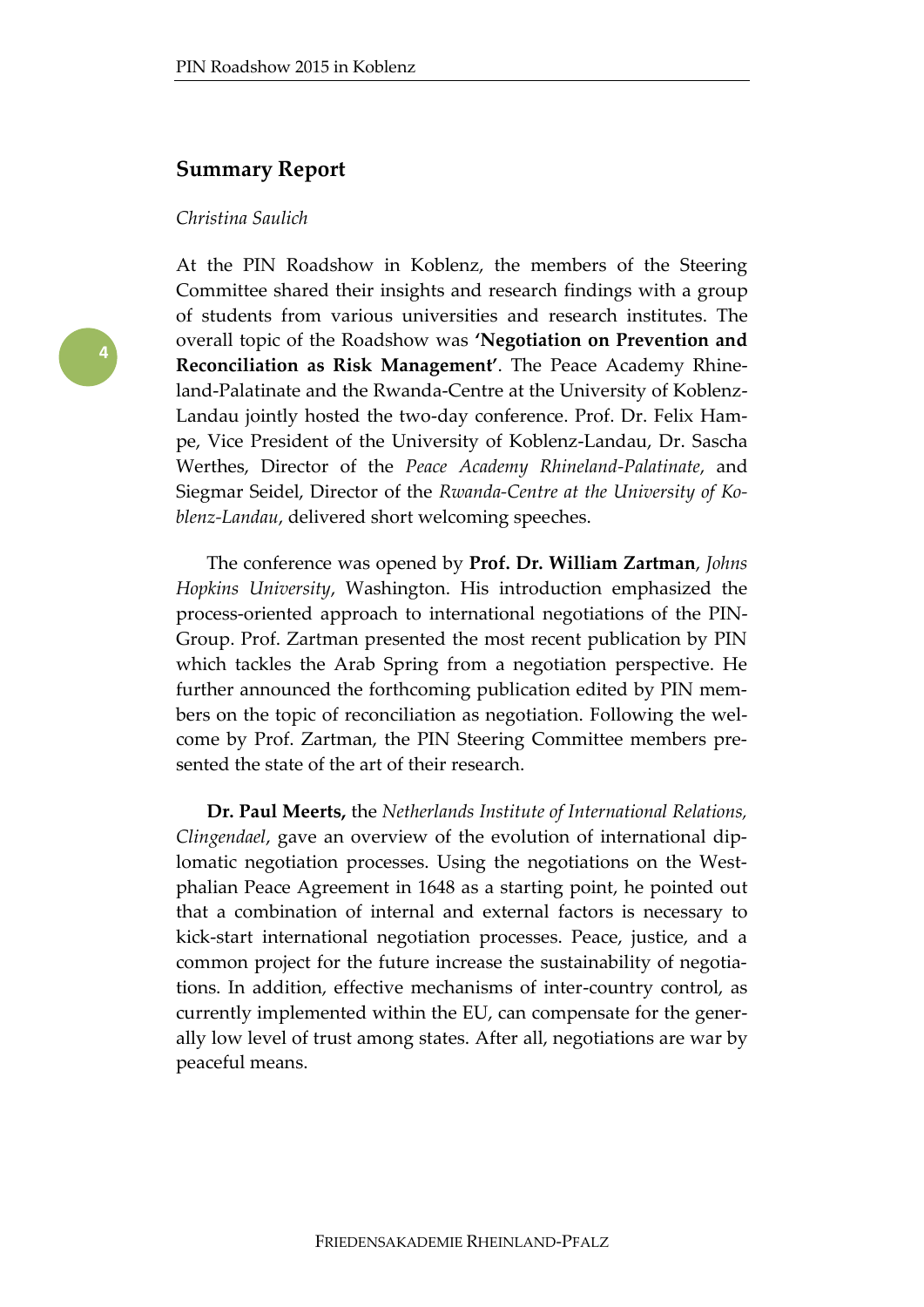In his presentation, **Dr. Mikhail Troitskiy**, *Moscow State Institute of International Relations*, summarized the current state of play of the negotiations on cybersecurity. There are currently no effective regulations in place. Reaching an agreement on basic rules of conduct, the scope of regulations or restrictions, and the issue of compliance, is a difficult task. The current debate encompasses concurring approaches to regulate cyberspace; reaching from demands for maintaining a space of freedom to applying sovereignty principles to cyberspace. Remaining challenges comprise perceived differences in the cyberpotential of actors, the lack of transparency of cyberspace activities, the role of governments and legitimate targets of cyberattacks – to name but a few.

**Dr. Mordechai Melamud,** *Provisional Technical Secretariat of the Comprehensive Nuclear Test-Ban Treaty Organization*, provided insights on the negotiations on a WMD-free zone (WMDFZ) in the Middle East. The Middle East is one of the most conflict-prone regions world-wide; hence, an agreement on a WMDFZ is a highly ambitious endeavor. The current political situation in the region is marked by the Arab Spring, the refugee crisis, the contentious agreement with Iran (JCPOA), the rule of extreme groups, the breaking of the Sykes-Pícot Agreement, and terrorism. These security challenges in combination with a high level of mistrust between states make confidencebuilding measures an essential prerequisite for further negotiations on a WMDFZ in the Middle East.

In the following presentation, **Dr. Valérie Rosoux**, *Université Catholique de Louvain*, tackled the question of how to deal with the past in countries that lived through mass atrocities? She focused on the concepts of 'memory' and 'reconciliation' in post-conflict contexts. Dr. Rosoux shared insights on the traditional Gacaca Courts that were established in the aftermath of the genocide and were criticized by the Rwandan society. Contentious issues concerned the proceedings of the courts, their partiality, and the frustration of those who were not entitled to tell their story before the courts. In her conclusion, Dr. Rosoux emphasized the necessity to manage internal and external expectations with respect to the Gacaca courts in particular and reconciliation in general.

**5**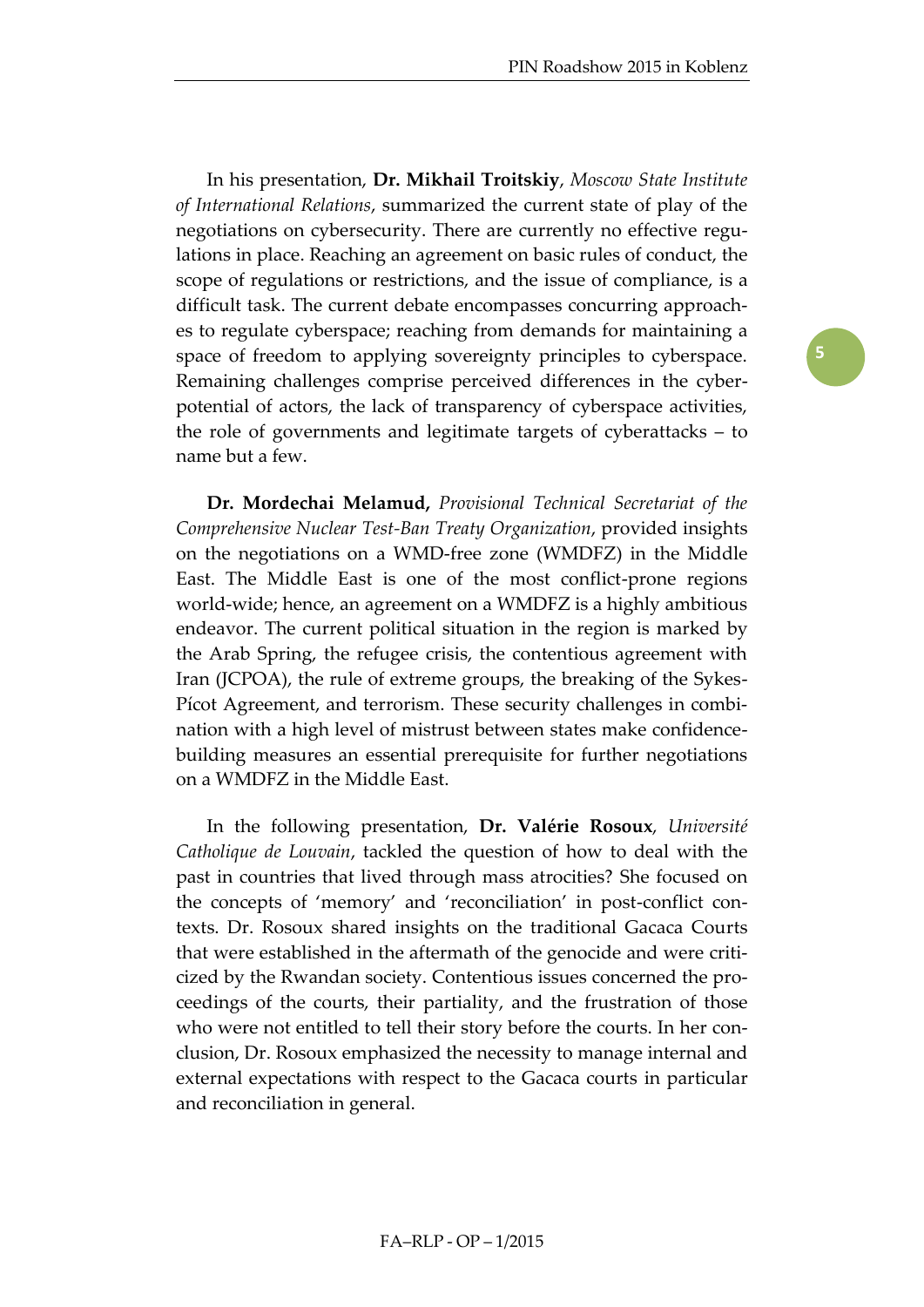**Prof. Dr. Mark Anstey**, *Nelson Mandela Metropolitan University Port Elizabeth*, shared his insights on (re)conciliation from a South African perspective. He asked the question whether the 1994 benchmarks for reconciliation are still valid today. South Africa is a deeply class-divided society and, despite huge progress made, the country remains unreconciled. In fact, reconciliation across race lines has so far only been successful among the country's middle and upper class. The majority of the population, however, lives on 2\$ per day. Hence, the best framework for harmonious living in South Africa are inclusive political institutions and economic development. Reconciliation needs to be based on bench marks that take the country's current situation as a starting point.

**Prof. Dr. William Zartman**, *Johns Hopkins University* Washington, started his presentation on preventive diplomacy with pointing out two fundamental dilemmas of prevention: first, it is impossible to prove prevention; second, conflict is a natural, omnipresent, and at times beneficial phenomenon that cannot be prevented. Despite these dilemmas, a number of conflicts have been successfully prevented in the past and it is important to learn from these cases.

The second part of Prof. Zartman's talk focused on matching conflict levels with appropriate prevention measures. While the establishment of international norms and regimes can serve as instruments for long-term prevention; early warning mechanisms and awareness-raising are appropriate for preventing conflicts in the mid-term. Short-term, pre-crisis prevention encompasses three measures, namely conflict interruption, e.g. through cease-fires, separating conflict parties, and integration. Finally, the implementation of agreements, mechanisms for dispute-settlements and common projects are at the core of post-conflict preventive measures. Prof. Zartman stressed the importance of categorizing and organizing our previous knowledge on conflict prevention in order to identify knowledge gaps, e.g. on new agents and types of conflicts.

Following the presentations by the PIN Steering Committee members, the Roadshow participants had the opportunity to clarify further questions and enter into discussions with the PIN members during three thematic panels: 'Contemporary Challenges in Preventive Diplomacy' offered by Prof. Zartman; 'Reconciliation – Rwanda,

**6**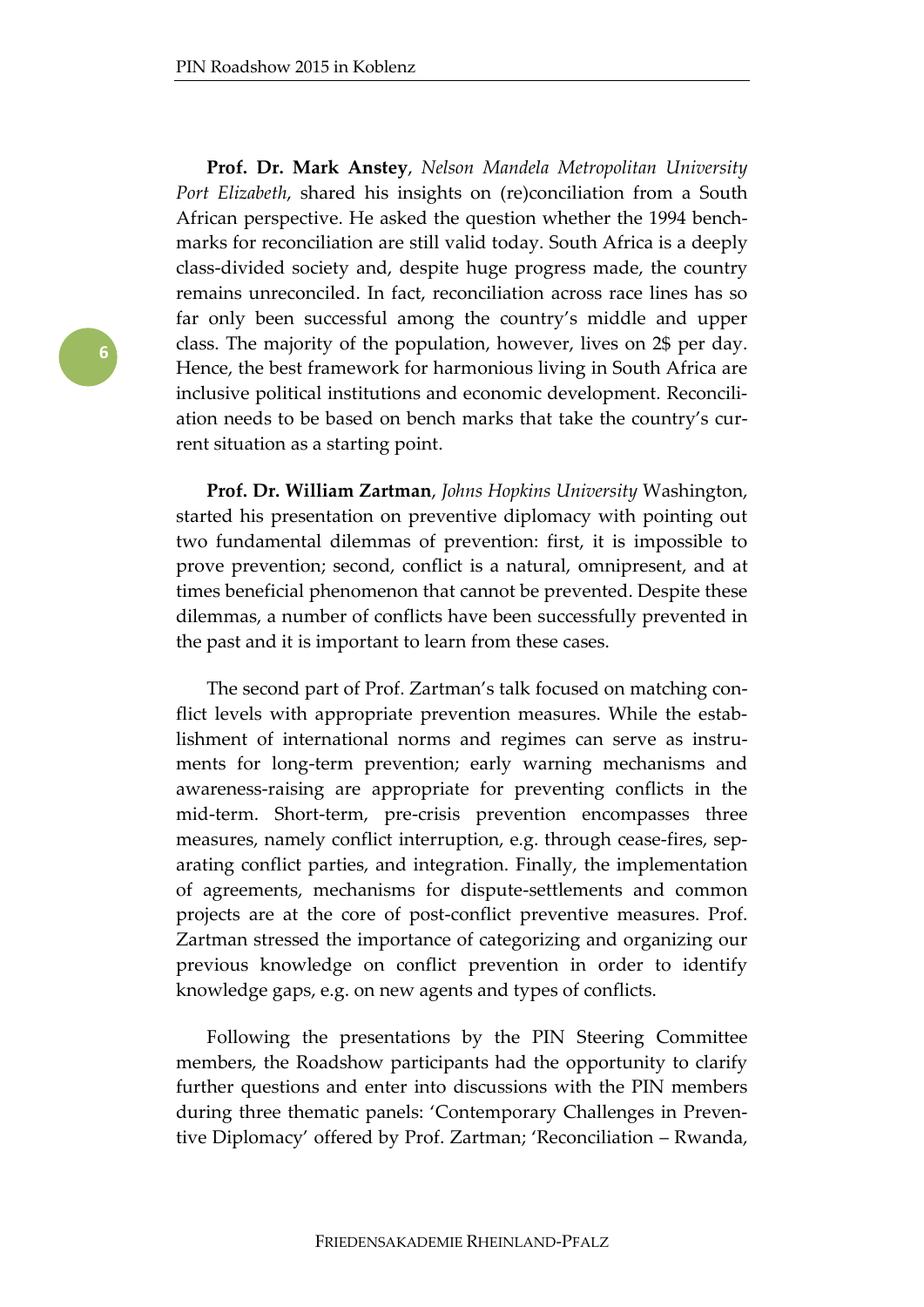South Africa and Beyond' by Dr. Rosoux and Prof. Anstey; and 'Risk Management – WMDs and Cybersecurity' by Dr. Troitskiy and Dr. Melamud.